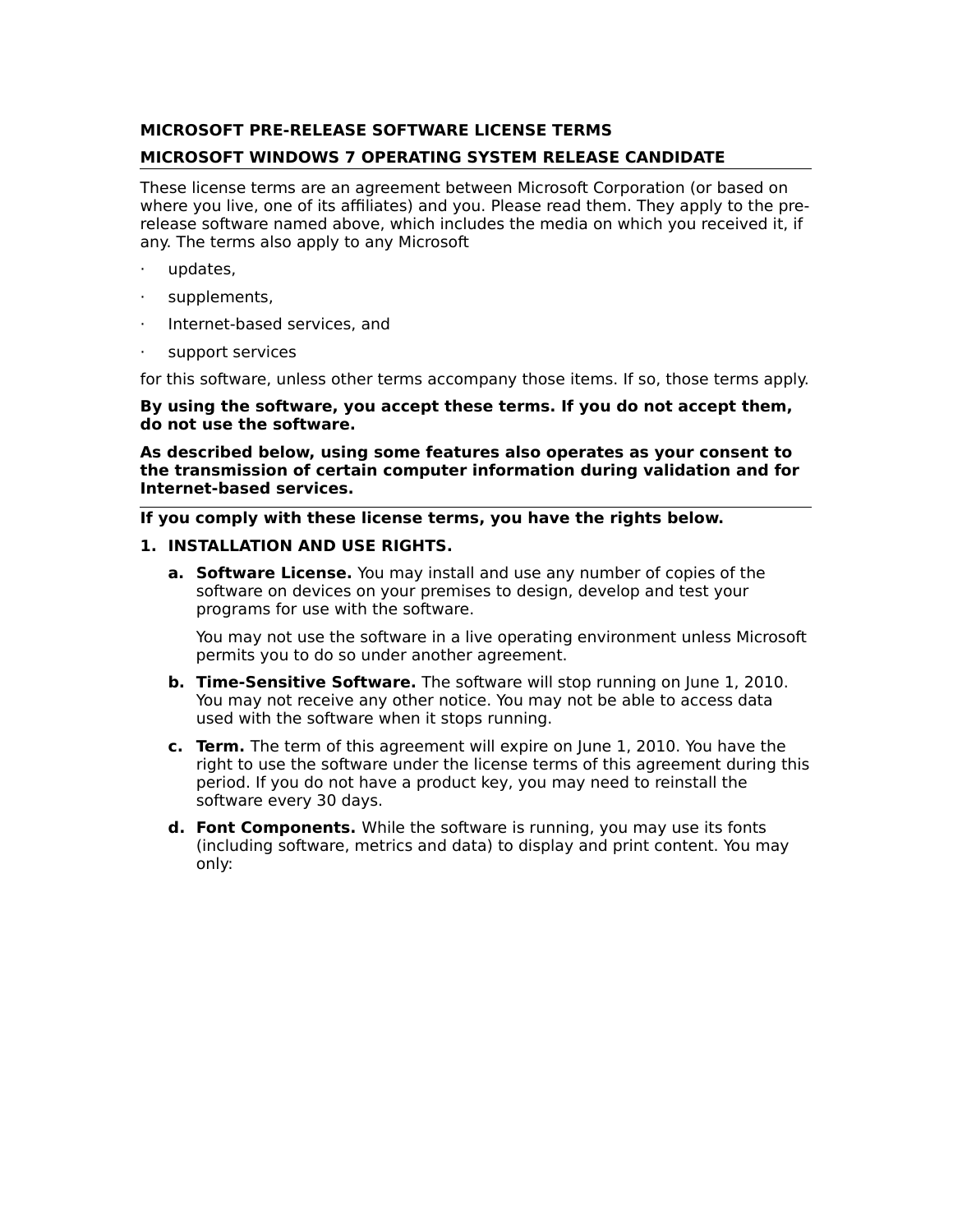- $\cdot$  Embed fonts in content as permitted by the embedding restrictions in the fonts; and
- Temporarily download them to a printer or other output device to help print content.
- **e. Icons and other visual assets.** Subject to these license terms, you may not copy or modify the images and other visual assets in the software for any other purpose.
- **2. USE WITH VIRTUALIZATION TECHNOLOGIES.** Instead of using the software directly on the licensed device, you may install and use the software within only one virtual (or otherwise emulated) hardware system on the licensed device. When used in a virtualized environment, content protected by digital rights management technology, BitLocker or any full volume disk drive encryption technology may not be as secure as protected content not in a virtualized environment. You should comply with all domestic and international laws that apply to such protected content.
- **3. POTENTIALLY UNWANTED SOFTWARE.** If turned on, Windows Defender will search your device for "spyware," "adware" and other potentially unwanted software. If it finds potentially unwanted software, the software will ask you if you want to ignore, disable (quarantine) or remove it. Any potentially unwanted software rated "high" or "severe," will automatically be removed after scanning unless you change the default setting. Removing or disabling potentially unwanted software may result in
	- · other software on your device ceasing to work, or
	- your breaching a license to use other software on your device.

By using this software, it is possible that you will also remove or disable software that is not potentially unwanted software.

- **4. INTERNET-BASED SERVICES.** Microsoft provides Internet-based services with the software. It may change or cancel them at any time.
	- **a. Consent for Internet-Based Services.** Because this software is a prerelease version, we have turned on some internet-based features by default to obtain feedback about them. These features described below and in the Windows 7 Privacy Statement connect to Microsoft or service provider computer systems over the Internet. In some cases, you will not receive a separate notice when they connect. You may switch off these features or not use them. For more information about these features, see the Windows 7 Privacy Statement go.microsoft.com/fwlink/?LinkId=104604. By using these features, you consent to the transmission of this information. Microsoft does not use the information to identify or contact you.
		- **i. Computer Information.** The following features use Internet protocols, which send to the appropriate systems computer information, such as your Internet protocol address, the type of operating system, browser and name and version of the software you are using, and the language code of the device where you installed the software. Microsoft uses this information to make the Internet-based services available to you.
			- Plug and Play and Plug and Play Extensions. You may connect new hardware to your device, either directly or over a network. Your device may not have the drivers needed to communicate with that hardware. If so, the update feature of the software can obtain the correct driver from Microsoft and install it on your device. An administrator can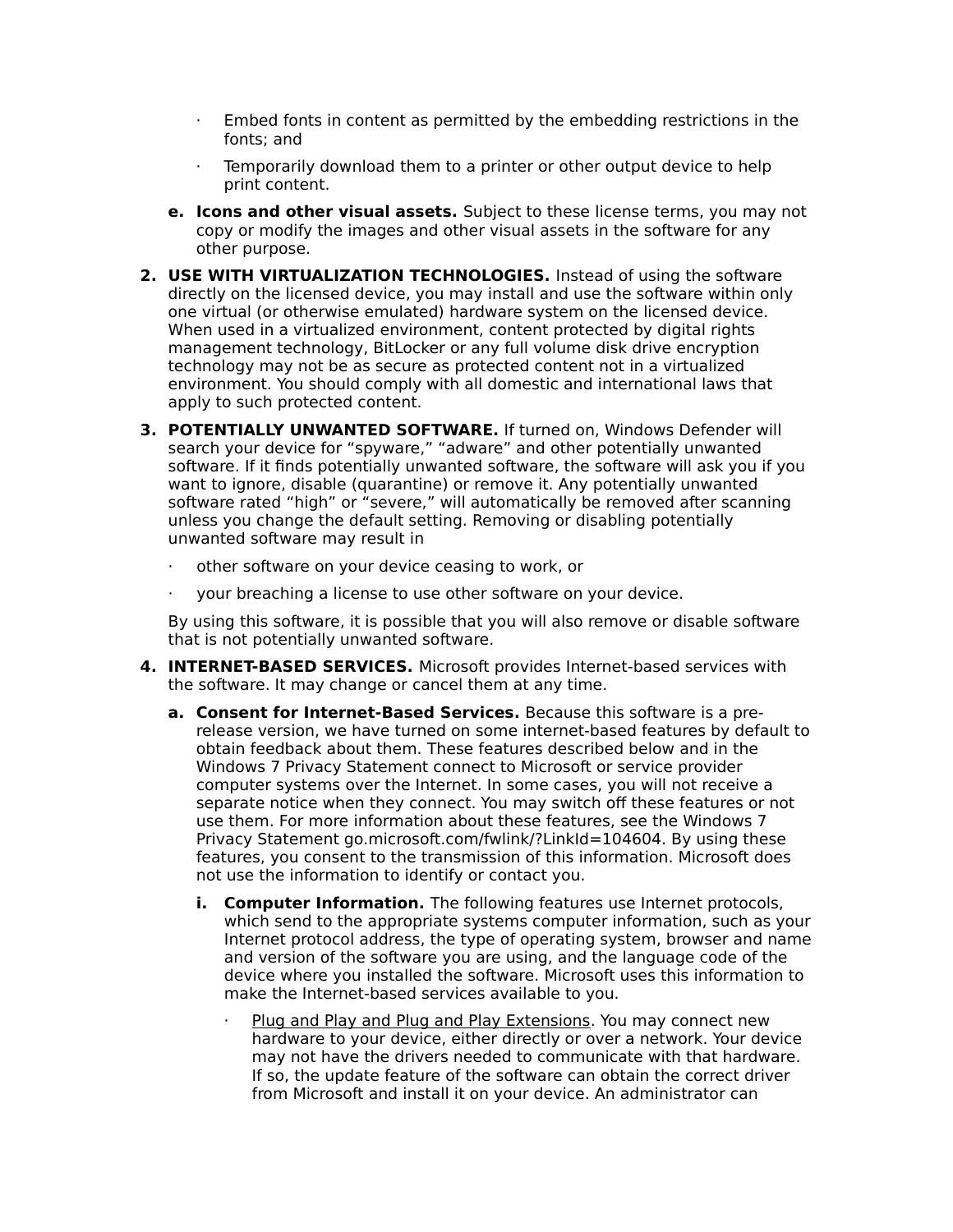disable this update feature.

- · Windows Update. To enable the proper functioning of the Windows Update service in the software (if you use it), updates or downloads to the Windows Update service will be required from time to time and downloaded and installed without further notice to you.
- Web Content Features. Features in the software can retrieve related content from Microsoft and provide it to you. Examples of these features are clip art, templates, online training, online assistance and Appshelp. You may choose not to use these web content features.
- · Digital Certificates. The software uses digital certificates. These digital certificates confirm the identity of Internet users sending X.509 standard encrypted information. They also can be used to digitally sign files and macros, to verify the integrity and origin of the file contents. The software retrieves certificates and updates certificate revocation lists over the Internet, when available.
- Auto Root Update. The Auto Root Update feature updates the list of trusted certificate authorities. You can switch off the Auto Root Update feature.
- Windows Media Digital Rights Management. Content owners use Windows Media digital rights management technology (WMDRM) to protect their intellectual property, including copyrights. This software and third party software use WMDRM to play and copy WMDRMprotected content. If the software fails to protect the content, content owners may ask Microsoft to revoke the software's ability to use WMDRM to play or copy protected content. Revocation does not affect other content. When you download licenses for protected content, you agree that Microsoft may include a revocation list with the licenses. Content owners may require you to upgrade WMDRM to access their content. Microsoft software that includes WMDRM will ask for your consent prior to the upgrade. If you decline an upgrade, you will not be able to access content that requires the upgrade. You may switch off WMDRM features that access the Internet. When these features are off, you can still play content for which you have a valid license.
- · Windows Media Player. When you use Windows Media Player, it checks with Microsoft for
	- compatible online music services in your region;
	- new versions of the player; and
	- · codecs if your device does not have the correct ones for playing content.

You can switch off this last feature. For more information, go to go.microsoft.com/fwlink/?LinkId=104605.

Malicious Software Removal. During setup of the software, if you select "Get important updates for installation", the software may check for and remove certain malicious software ("Malware") from your device during setup. The Malware that will be removed, if found, is listed and periodically updated at www.support.microsoft.com/?kbid=890830. When the software checks your device for Malware, a report will be sent to Microsoft about any Malware detected, specific information relating to the detection, errors that occurred while the software was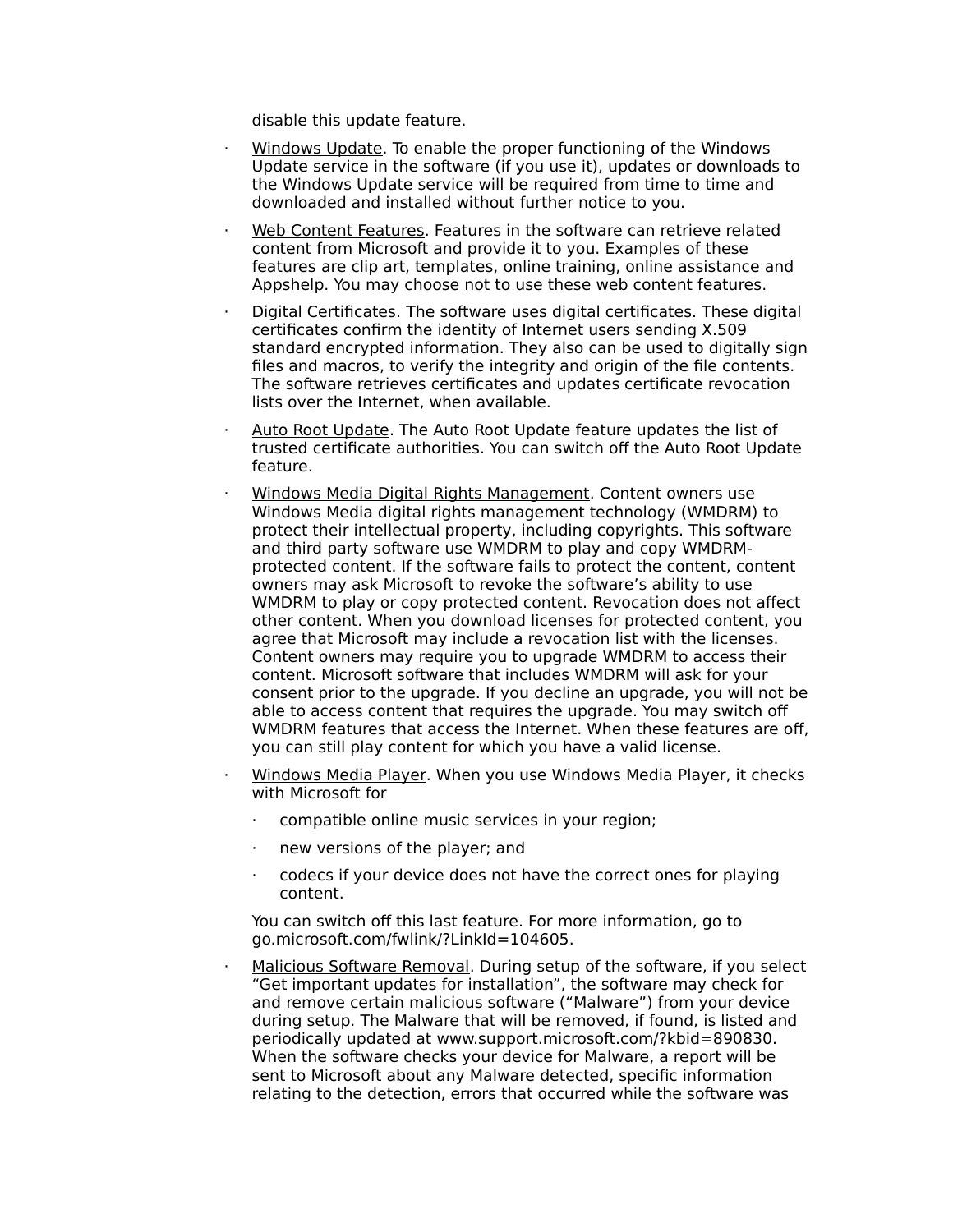checking for Malware, and other information about your device that will help us improve this and other Microsoft products and services. No information included in these reports will be used to identify or contact you. You may disable the software's reporting functionality by following the instructions found at www.support.microsoft.com/?kbid=890830. For more information, read the Windows Malicious Software Removal Tool privacy statement at go.microsoft.com/fwlink/?LinkId=113995.

- Network Awareness. This feature determines whether a system is connected to a network by either passive monitoring of network traffic or active DNS or HTTP queries. The query only transfers standard TCP/IP or DNS information for routing purposes. You can switch off the active query feature through a registry setting.
- Windows Time Service. This service synchronizes with time.windows.com once a week to provide your device with the correct time. You can turn this feature off or choose your preferred time source within the Date and Time Control Panel applet. The connection uses standard NTP protocol.
- · IPv6 Network Address Translation (NAT) Traversal service (Teredo). This feature helps existing home Internet gateway devices transition to IPv6. IPv6 is next generation Internet protocol. It helps enable end-toend connectivity often needed by peer-to-peer applications. To do so, each time you start up the software the Teredo client service will attempt to locate a public Teredo Internet service. It does so by sending a query over the Internet. This query only transfers standard Domain Name Service information to determine if your device is connected to the Internet and can locate a public Teredo service. If you
	- use an application that needs IPv6 connectivity or
	- · configure your firewall to always enable IPv6 connectivity

by default standard Internet Protocol information will be sent to the Teredo service at Microsoft at regular intervals. No other information is sent to Microsoft. You can change this default to use non-Microsoft servers. You can also switch off this feature using a command line utility named "netsh".

- Accelerators. When you click on or hover over an Accelerator in Internet Explorer that supports in-place preview, the title and full web address of the current webpage (if applicable), your device's IP address, and selected text may be sent to the Accelerator provider. If you use an Accelerator provided by Microsoft, the information sent is subject to the Microsoft Online Privacy Statement, which is available at go.microsoft.com/fwlink/?linkid=31493. If you use an Accelerator provided by a third party, use of the information sent will be subject to the third party's privacy policy.
- Search Suggestions Service. When you search in Internet Explorer by typing in the search box or by typing a question mark (?) before your search term in the Address bar, you will see search suggestions as you type (if supported by your search provider). Everything you type in the search box or in the Address bar when preceded by a question mark (?) is sent to the search provider as you type it. In addition, when you press Enter or click the Search button, all the text that is in the search box or Address bar is sent to the search provider. If you use a Microsoft search provider, the information you send is subject to the Microsoft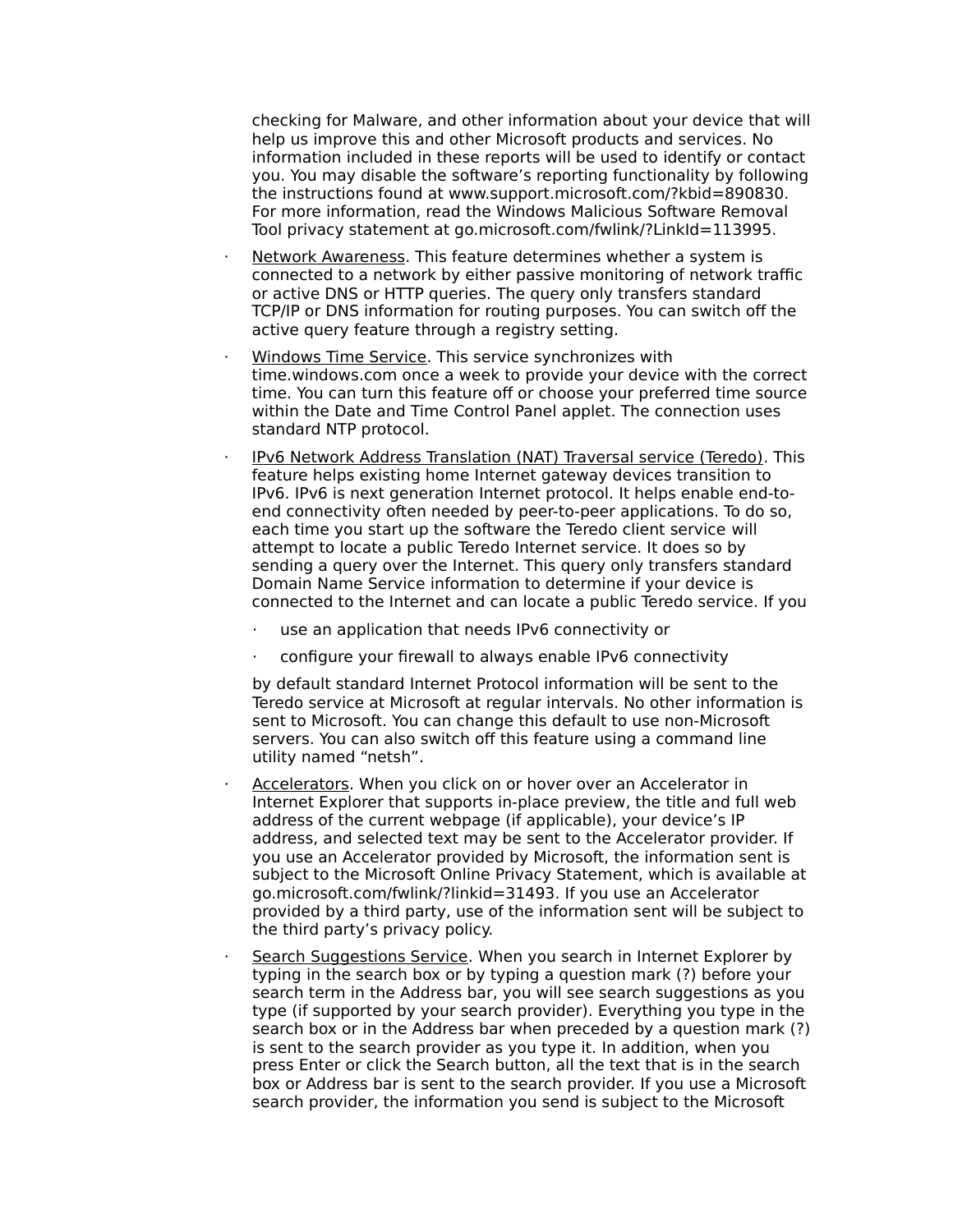Online Privacy Statement, which is available at

go.microsoft.com/fwlink/?linkid=31493. If you use another (third-party) search provider, the use of information you send will be subject to the third party's privacy policy. You can turn search suggestions off at any time by using Manage Add-ons. For more information about the search suggestions service, see go.microsoft.com/fwlink/?linkid=128106.

Media Center Online Promotions. If the Media Center features of the software are used to access Internet-based content or other Internetbased services, such Internet-based services may obtain certain information from the software to enable the offer and implementation of certain promotional offers. Such information may include certain device information, such as your Internet protocol address, the type of operating system, browser and name and version of the software you are using, the requested content, and the language code of the device where you installed the software. Your usage of Media Center functionality to connect to such Internet-based content or Internetbased services represents your consent to the collection and use of such information.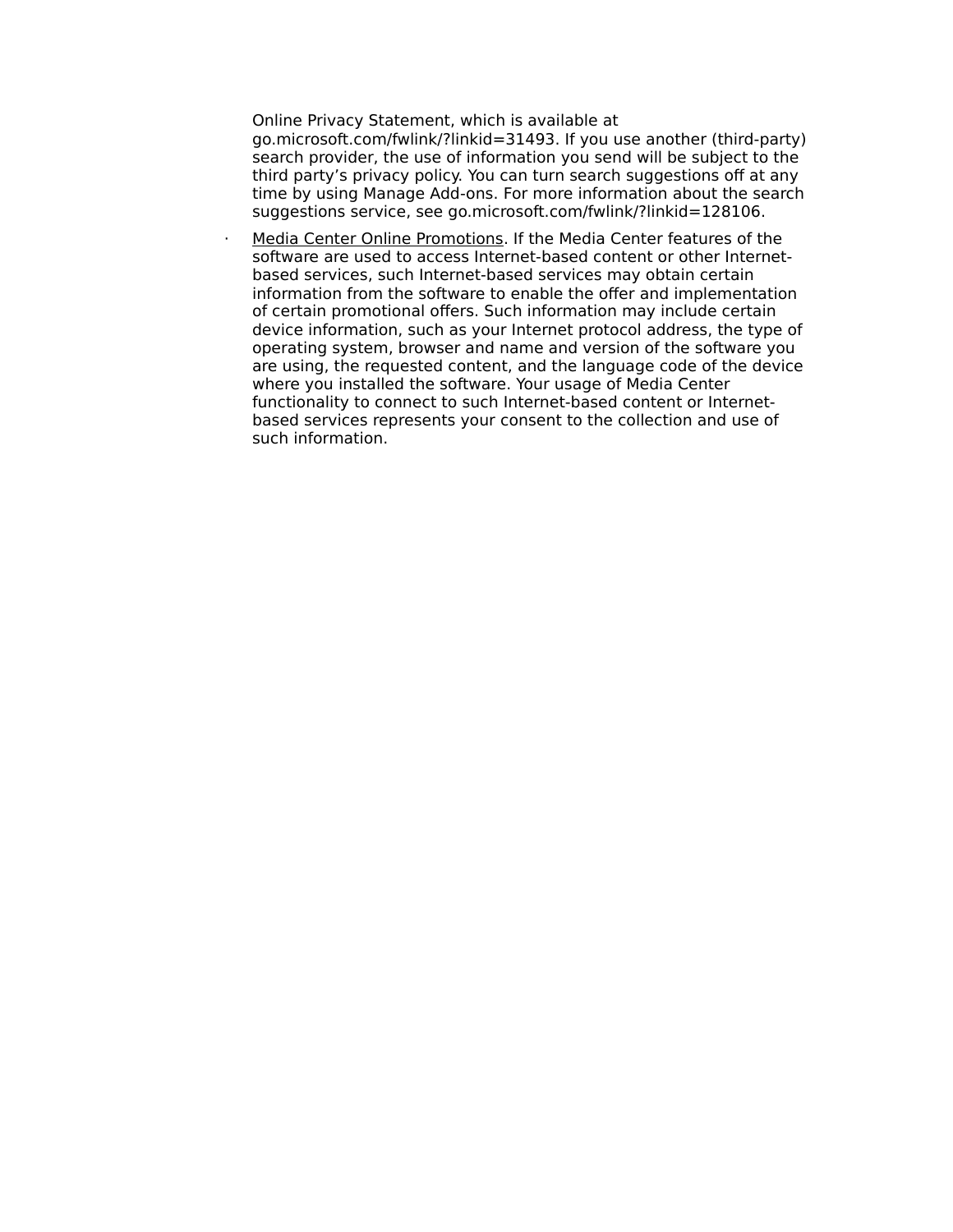- **ii. Use of Information.** Microsoft may use the device information, Accelerator information, search suggestions information and Malware reports to improve our software and services. We may also share it with others, such as hardware and software vendors. They may use the information to improve how their products run with this software.
- **b. Misuse of Internet-based Services.** You may not use these services in any way that could harm them or impair anyone else's use of them. You may not use the services to try to gain unauthorized access to any service, data, account or network by any means.
- **5. ACTIVATION.** Activation associates the use of the software with a specific device. During activation, the software will send information about the software and the device to Microsoft. This information includes the version, language and product key of the software, the Internet protocol address of the device, and information derived from the hardware configuration of the device. For more information, see go.microsoft.com/fwlink/?Linkid=104609. By using the software, you consent to the transmission of this information. If properly licensed, you have the right to use the software during the term of this agreement. If the device is connected to the Internet, the software may automatically connect to Microsoft for activation. You can also activate the software manually by Internet or telephone. If you do so, Internet and telephone service charges may apply. Some changes to your device components or the software may require you to reactivate the software. The software will remind you to activate it until you do.
- **6. PRODUCT KEYS.** You are responsible for the use of product keys assigned to you (if any). You may not share the products keys with third parties.

# **7. VALIDATION.**

- **a.** Validation verifies that the software has been activated and is properly licensed. It also verifies that no unauthorized changes have been made to the validation, licensing, or activation functions of the software. Validation may also check for certain malicious or unauthorized software related to such unauthorized changes. A validation check confirming that you are properly licensed permits you to continue to use the software, certain features of the software or to obtain additional benefits. **You are not permitted to circumvent validation.** This is to prevent unlicensed use of the software. For more information, see go.microsoft.com/fwlink/?Linkid=104610.
- **b.** The software will from time to time perform a validation check of the software. The check may be initiated by the software or Microsoft. To enable the activation function and validation checks, the software may from time to time require updates or additional downloads of the validation, licensing or activation functions of the software. The updates or downloads are required for the proper functioning of the software and may be downloaded and installed without further notice to you. These updates and downloads may be delivered to you through the Windows Update service (if you use the service) or through other means. During or after a validation check, the software may send information about the software, the device and the results of the validation check to Microsoft. This information includes, for example, the version and product key of the software, any unauthorized changes made to the validation, licensing or activation functions of the software, any related malicious or unauthorized software found and the Internet protocol address of the device. Microsoft does not use the information to identify or contact you. By using the software, you consent to the transmission of this information. For more information about validation and what is sent during or after a validation check, see go.microsoft.com/fwlink/?Linkid=104611.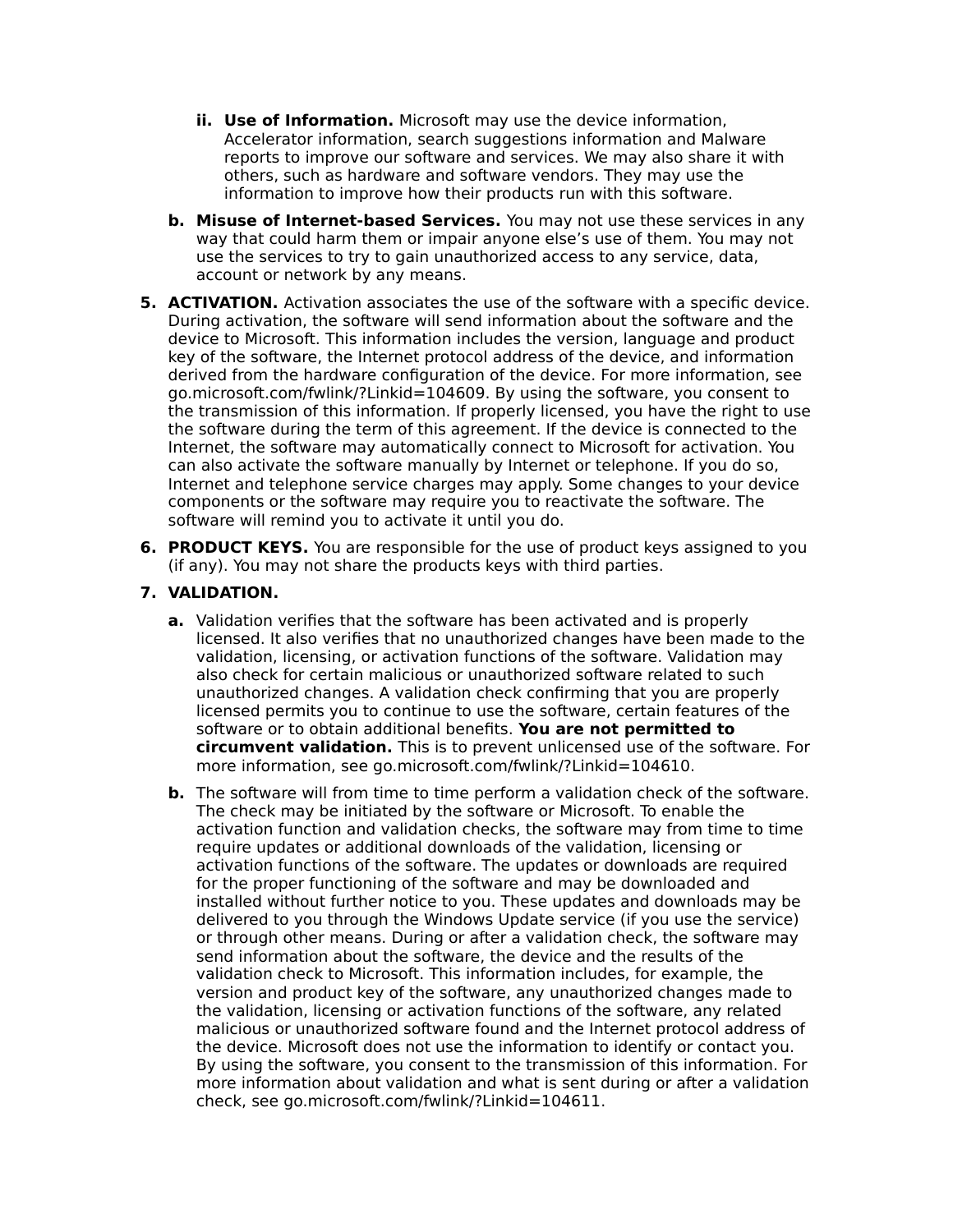**c.** If, after a validation check, the software is found to be counterfeit, improperly licensed, a non-genuine Windows product, or include unauthorized changes, the functionality and experience of using the software will be affected, for example:

Microsoft may

- repair the software, remove, quarantine or disable any unauthorized changes that may interfere with the proper use of the software, including circumvention of the activation or validation functions of the software, or
- · check and remove malicious or unauthorized software known to be related to such unauthorized changes, or
- $\cdot$  provide notices that the software is improperly licensed or a non-genuine Windows product

and you may

- receive reminders to obtain a properly licensed copy of the software, or
- · need to follow Microsoft's instructions to be licensed to use the software and reactivate,

and you may not be able to

- use or continue to use the software or some of the features of the software, or
- obtain certain updates or upgrades from Microsoft.
- **d.** You may only obtain updates or upgrades for the software from Microsoft or authorized sources. For more information on obtaining updates from authorized sources see go.microsoft.com/fwlink/?Linkid=104612.
- **8. PRE-RELEASE SOFTWARE.** This software is a pre-release version. It may not work the way a final version of the software will. We may change it for the final, commercial version. We also may not release a commercial version.
- **9. FEEDBACK.** If you give feedback about the software to Microsoft, you give to Microsoft, without charge, the right to use, share and commercialize your feedback in any way and for any purpose. You also give to third parties, without charge, any patent rights needed for their products, technologies and services to use or interface with any specific parts of a Microsoft software or service that includes the feedback. You will not give feedback that is subject to a license that requires Microsoft to license its software or documentation to third parties because we include your feedback in them. These rights survive this agreement.
- **10.SCOPE OF LICENSE.** The software is licensed, not sold. This agreement only gives you some rights to use the software. Microsoft reserves all other rights. Unless applicable law gives you more rights despite this limitation, you may use the software only as expressly permitted in this agreement. In doing so, you must comply with any technical limitations in the software that only allow you to use it in certain ways. You may not
	- $\cdot$  disclose the results of any benchmark tests of the software to any third party without Microsoft's prior written approval;
	- · work around any technical limitations in the software;
	- · reverse engineer, decompile or disassemble the software, except and only to the extent that applicable law expressly permits, despite this limitation;
	- · use components of the software to run applications not running on the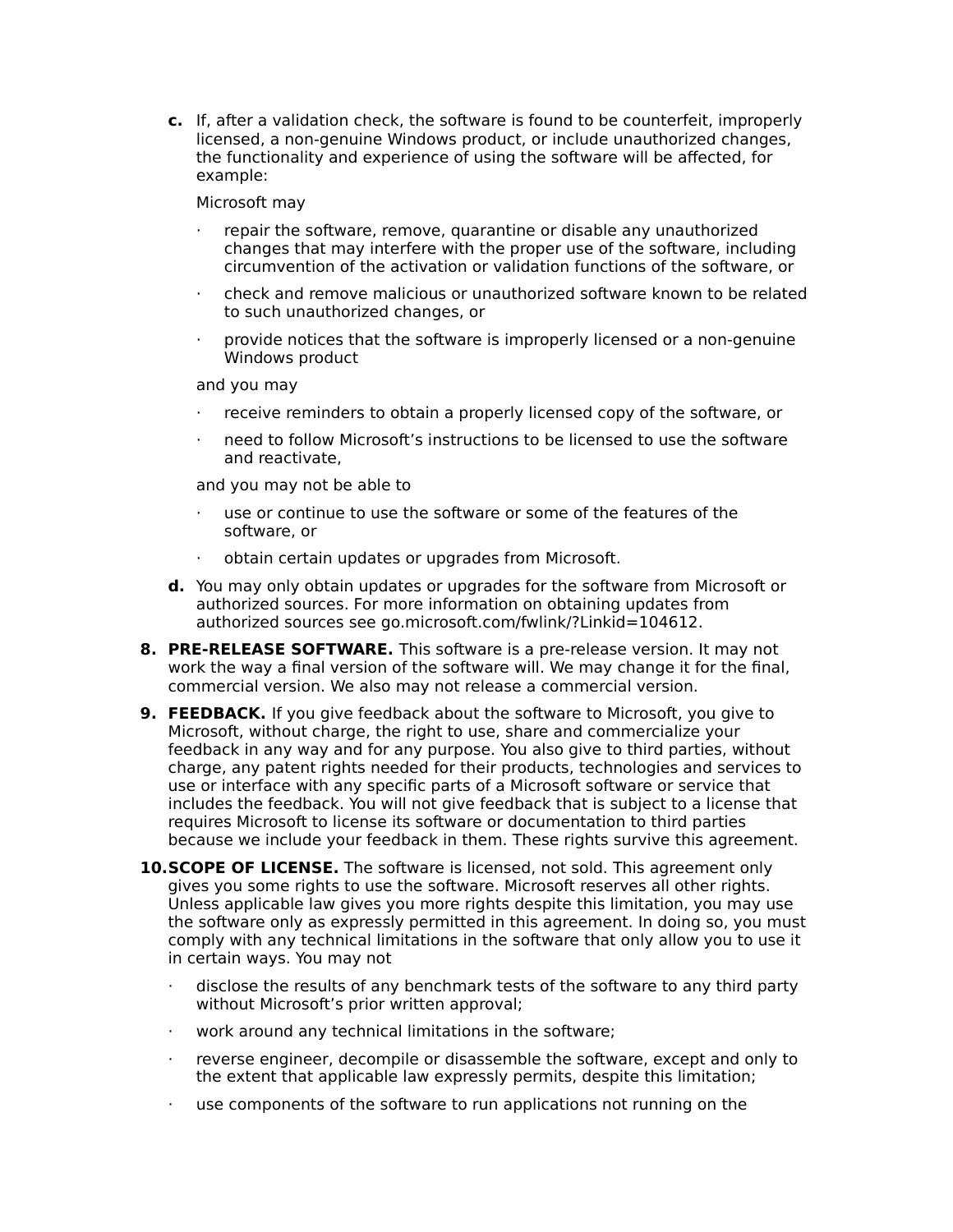software;

- make more copies of the software than specified in this agreement or allowed by applicable law, despite this limitation;
- publish the software for others to copy;
- · rent, lease or lend the software;
- · transfer the software or this agreement to any third party;
- · use the Potentially Unwanted Software definitions separately from the software; or
- · use the software for commercial software hosting services.
- **11.NOTICE ABOUT THE H.264/AVC VISUAL STANDARD, THE VC-1 VIDEO STANDARD, THE MPEG-4 VISUAL STANDARD AND THE MPEG-2 VIDEO STANDARD.** This software includes H.264/MPEG-4 AVC, VC-1, MPEG-4 Part 2, and MPEG-2 visual compression technology. MPEG LA, L.L.C. requires this notice:

THIS PRODUCT IS LICENSED UNDER THE AVC, THE VC-1, THE MPEG-4 PART 2 VISUAL, AND THE MPEG-2 VIDEO PATENT PORTFOLIO LICENSES FOR THE PERSONAL AND NON-COMMERCIAL USE OF A CONSUMER TO (i) ENCODE VIDEO IN COMPLIANCE WITH THE ABOVE STANDARDS ("VIDEO STANDARDS") AND/OR (ii) DECODE AVC, VC-1, MPEG-4 PART 2 AND MPEG-2 VIDEO THAT WAS ENCODED BY A CONSUMER ENGAGED IN A PERSONAL AND NON-COMMERICAL ACTIVITY AND/OR WAS OBTAINED FROM A VIDEO PROVIDER LICENSED TO PROVIDE SUCH VIDEO. NO LICENSE IS GRANTED OR SHALL BE IMPLIED FOR ANY OTHER USE. ADDITIONAL INFORMATION MAY BE OBTAINED FROM MPEG LA, L.L.C SEE WWW.MPEGLA.COM.